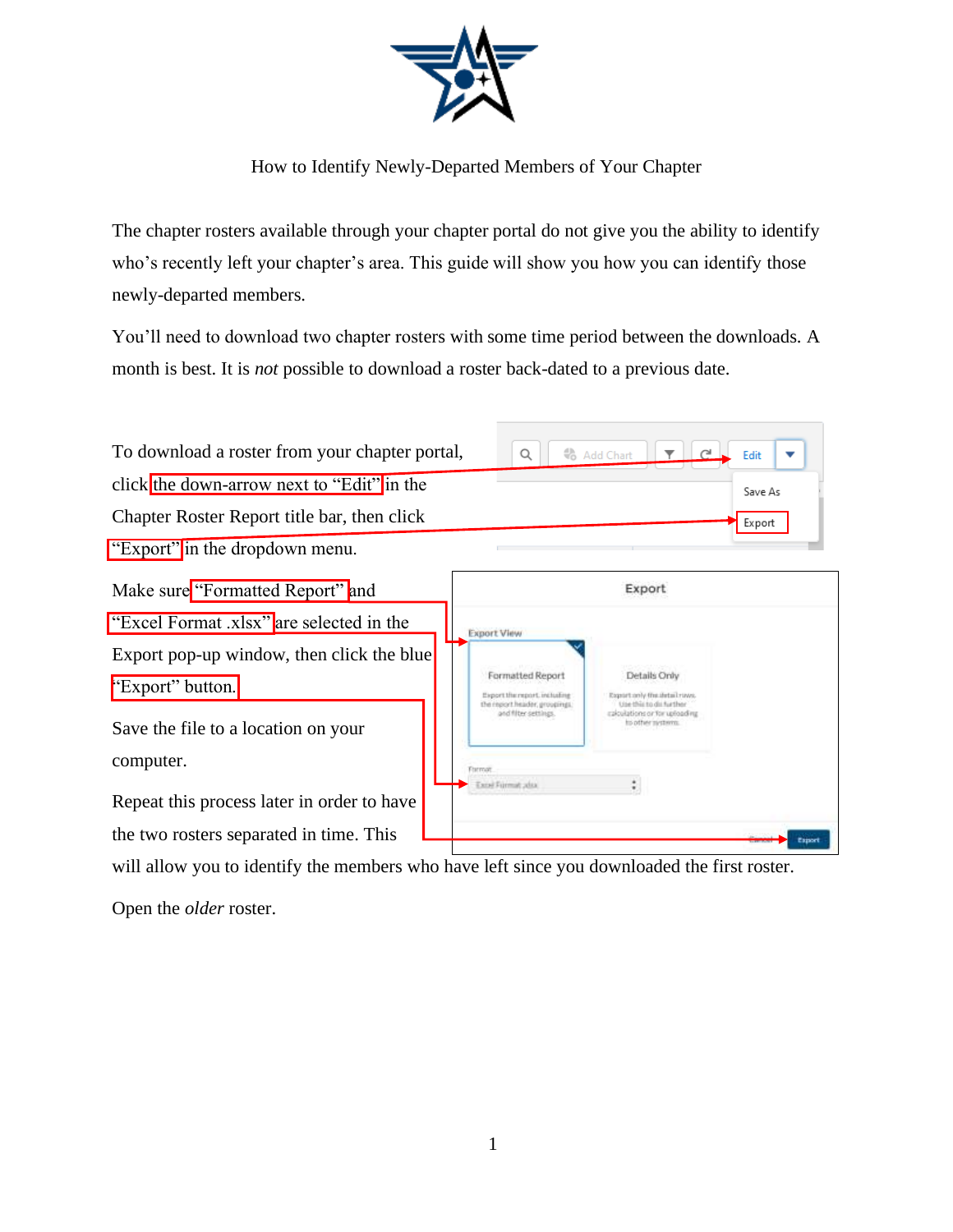If the download produces a lot of heading data, as shown below, delete all of those rows by clicking on the row 1 box, then  $Shift + click$  on the last row above the actual data (in this case, row 12).

## **Current New Member Joins**

As of 2022-05-03 17:32:15 Eastern Standard Time/EST . Generated by AF107 Cochise Chapter . Sorted by Join Date (Ascending)

## **Filtered By**

 $\Delta$ 

 $\begin{array}{r} 2 \\ \hline 3 \\ \hline 4 \\ \hline 5 \\ \hline 6 \\ \hline 7 \\ \end{array}$ 

 $\begin{array}{c|c}\n8 \\
\hline\n9\n\end{array}$ 

 $\overline{10}$ 

 $\frac{11}{12}$ 

Show: All members / prospects Membership Number not equal to Join Date greater or equal 3/1/2022 Deceased equals False Current Membership Expire Date not equal to

- Click on the down-arrow below Delete on the Home ribbon, then on "Delete Sheet Rows."
- Do the same for any unneeded rows below the data, and delete column A, which will be empty.
- Click in the upper left-most cell with data in it (now usually cell A2).

• Select all data fields by pressing  $Ctrl + Shift +$ End (all three keys simultaneously) on your keyboard. (Mac users: substitute Cmd for

Ctrl for all steps.) All of the data will now be highlighted in gray.

- Highlight all of the selected cells by clicking the down-arrow on the Fill Color selection tool on the Home command ribbon and selecting a color.
- Select all of this data to be copied by pressing Ctrl + C on your keyboard.

Now open the *newer* roster.

• Click in the top left-most cell (A1).



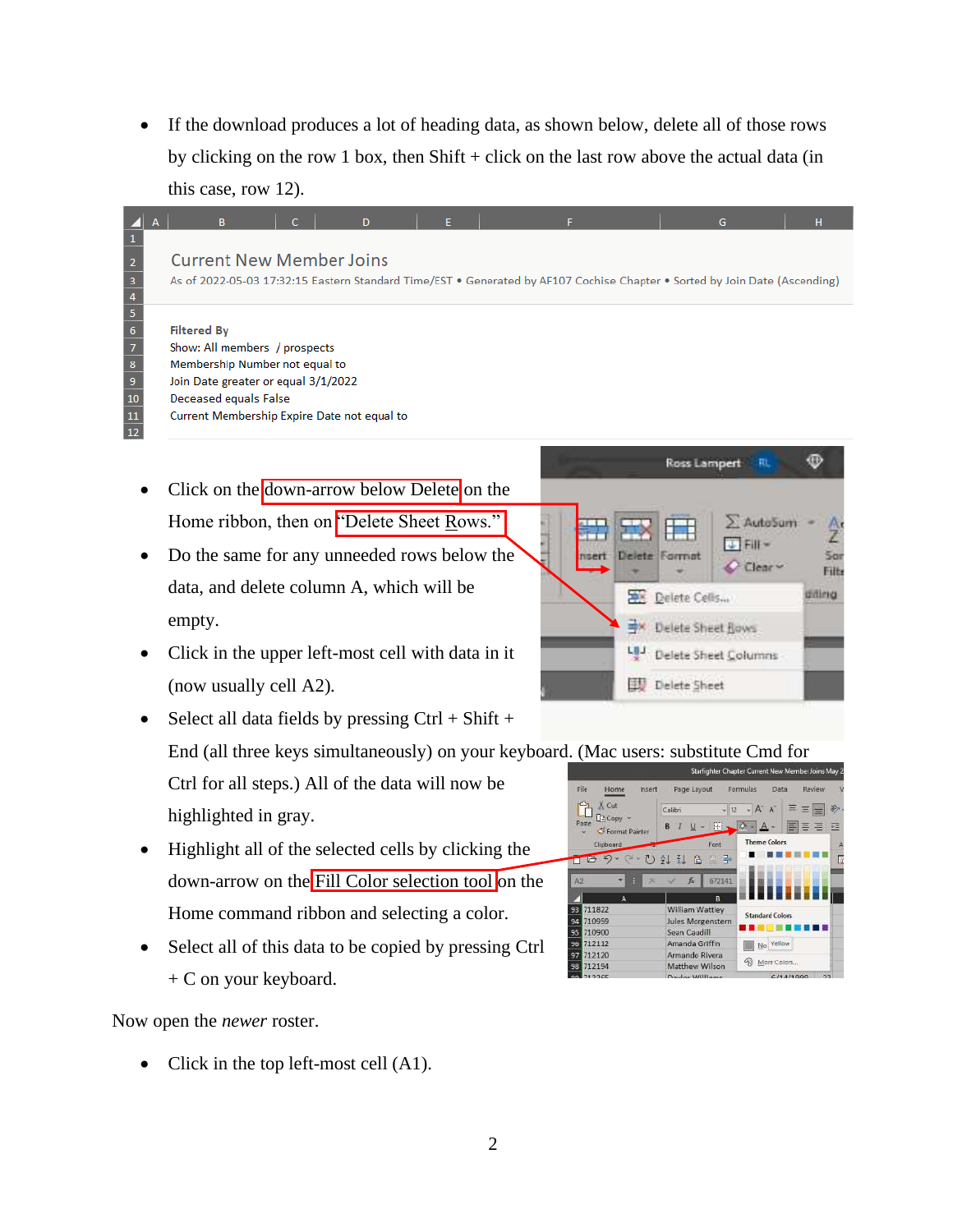- Jump to the bottom of the data by pressing Ctrl +  $\downarrow$  on your keyboard. (If you're using a laptop, you may need to press Ctrl + Fn +  $\downarrow$  instead.) Then press the down-arrow key one more time. This will put you on the first empty row in the spreadsheet.
- Paste all of the data from the newer roster in by pressing  $Ctrl + V$ .

Return to the top of the spreadsheet by pressing  $Ctrl + Home (Ctrl + Fn + Home$  on a laptop).

At this point, you have a lot of duplicated data in the spreadsheet, but the duplicates are spread out. The next step is to pair them up so you can identify the newly-departed members.

To do this, click on the "Sort  $&$  Filter" tool at the right end of the Home ribbon and then click on "Sort A to Z." This will sort the data by the data in the first column, which should be the Membership Number. The result will be a lot of rows each in the default fill color (white) followed by another row with identical information but filled in with the color you selected for the new data. Any row that doesn't have an uncolored twin identifies a newly departed member.

|                                                                                                               | in Share<br>Comments                                            |
|---------------------------------------------------------------------------------------------------------------|-----------------------------------------------------------------|
| 霖<br>岸<br><b>Little Service</b><br>$\overline{v}$ Fill $\sim$<br>Delete Format<br>Insect<br>$O$ Clear $\cdot$ | 尔<br>æ<br>Analyze<br>Sort & Find &<br>Filter v Select v<br>Data |
| Cells                                                                                                         | $\frac{A}{Z}$ Sort A to Z<br>ìs.                                |
|                                                                                                               | $\frac{7}{4}$ Sort Z to A                                       |
|                                                                                                               | 4+ Custom Sort                                                  |
| K                                                                                                             | Y Eiter                                                         |
|                                                                                                               | C Clear                                                         |
| lember)                                                                                                       | ter Chapter<br>Vinnais Ry                                       |
| lember)                                                                                                       | they recove, avarrighter Chapter                                |

Great! But that can be a lot of rows to sort through. You can use another Excel tool to do that for you. Start by clicking on Data on the top menu line.

| File            | Home                                                                                                          | Insert               | Page Layout                                     | Formulas Data      |                                                   | <b>Review</b>                    | View | Developer   | Help       |
|-----------------|---------------------------------------------------------------------------------------------------------------|----------------------|-------------------------------------------------|--------------------|---------------------------------------------------|----------------------------------|------|-------------|------------|
| Get<br>Data ~ ~ | <b>B</b> From Text/CSV<br>$\overline{\boxplus}$ $\overline{\mathbf{a}}$ From Web<br><b>目</b> From Table/Range |                      | Recent Sources<br><b>P</b> Existing Connections | Refresh<br>$All -$ | $\boxed{\frac{a}{b}}$ Properties<br>R. Edit Links | Queries & Connections            |      | Щ<br>Stocks | Currencies |
|                 |                                                                                                               | Get & Transform Data |                                                 |                    |                                                   | <b>Queries &amp; Connections</b> |      |             |            |

## Toward the right side

| of the Data ribbon is a          | 1≤ Clear                        | Flash Fill                                                                                                           | $\frac{B_{\Box}}{B}$ Consolidate |                       |
|----------------------------------|---------------------------------|----------------------------------------------------------------------------------------------------------------------|----------------------------------|-----------------------|
| "Remove Duplicates"<br>function. | <b>R</b> Keapply<br>as Advanced | $\overrightarrow{E}$ Remove Duplicates $\overrightarrow{E}$ Relationships<br>Text to<br>Columns Eo Data Validation v | Manage Data Model                | What-If<br>Analysis ~ |
|                                  | ter                             | Data Tools                                                                                                           |                                  | Forec                 |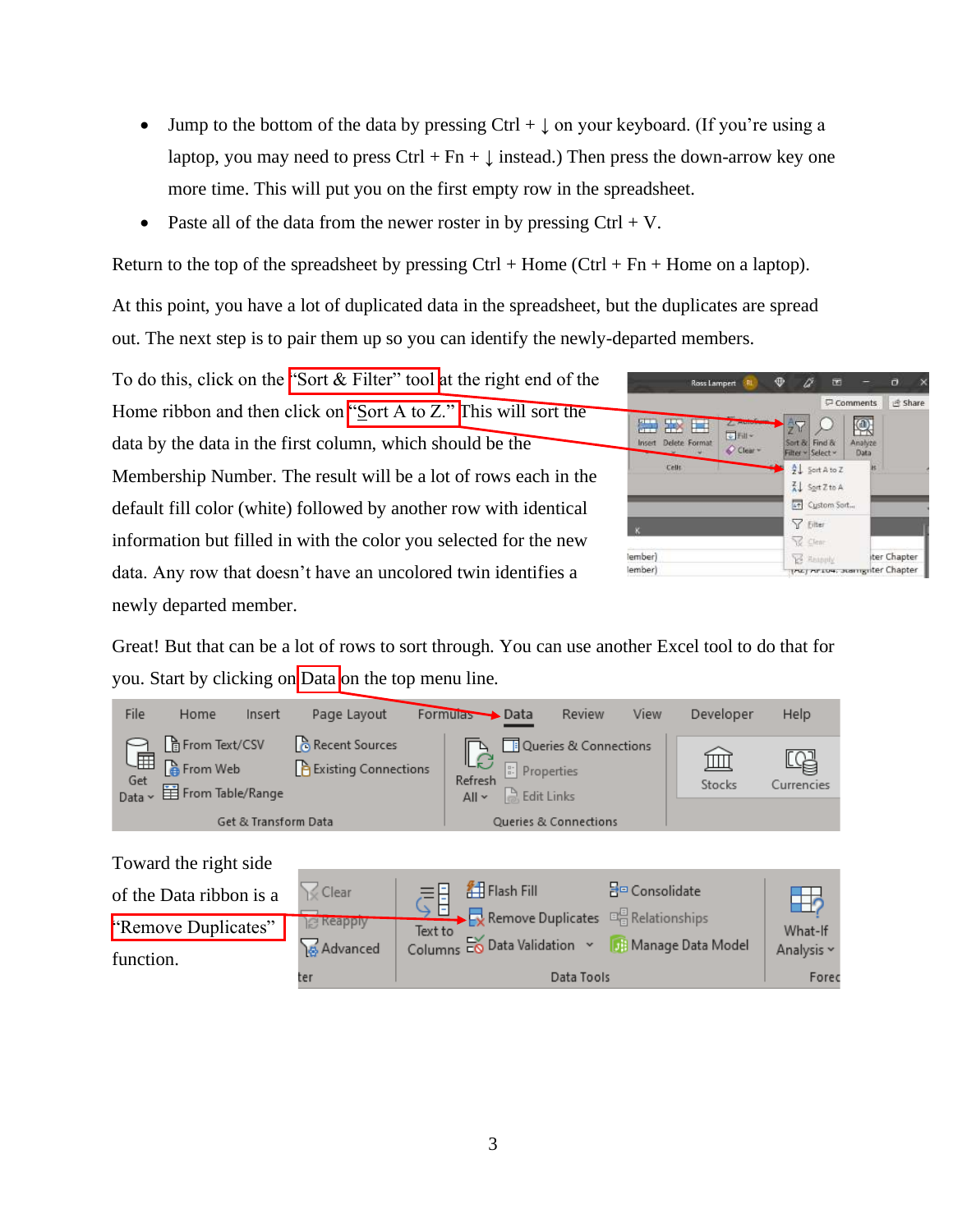Click on it and this pop-up window will appear. Leave all of the check boxes checked and click OK. The only highlighted rows that are left are your newly-departed members.

To make it easy to manage their data—for example, to use it as the base for a letter or e-mail asking why they've left—you'll want to copy them out to a new spreadsheet (or at least a new page in the existing spreadsheet).

|                                                  |                       | To delete duplicate values, select one or more columns that contain duplicates. |
|--------------------------------------------------|-----------------------|---------------------------------------------------------------------------------|
| <b>SE Select AR</b>                              | <b>IE Unielect AI</b> | My data has headers                                                             |
| Columns                                          |                       |                                                                                 |
| Membership Number                                |                       |                                                                                 |
| Full Name                                        |                       |                                                                                 |
| Birthdate                                        |                       |                                                                                 |
| ◡<br>Age                                         |                       |                                                                                 |
| Mobile<br>w                                      |                       |                                                                                 |
| Activated Date                                   |                       |                                                                                 |
| Join Date<br>v                                   |                       |                                                                                 |
| <b>Current Term Start Date</b><br>$\mathbb{R}^d$ |                       |                                                                                 |
| Current Term End Date<br>₽                       |                       |                                                                                 |
| ₽<br><b>It Active</b>                            |                       |                                                                                 |
| Item (Primary): Item Name<br>×                   |                       |                                                                                 |
| Current Chapter                                  |                       |                                                                                 |

Open a new spreadsheet however you wish  $(Ctrl + N$  is a quick and easy way).

Go back to the previous workbook, and select just the header row and the rows with the highlighted data. An easy way to do this is to click in the row number box for row 1 (the header row), then use Ctrl + click in the row number box for each highlighted row. That will look something like this. Notice how the row number boxes for the selected rows are now green instead of gray.

Use  $Ctrl + C$  to select all of them to be copied. That will result in a running dashed-line box around each row.

Jump over to your new, blank spreadsheet, click in cell A1 if it's not selected already, and press  $Ctrl + V$  to paste the data in.

To fix the problem that the columns aren't the right width, click on the box with the downward pointing triangle at the top of the row numbers. That will select all rows and columns in the spreadsheet. (Or, you can click in cell A1, then Shift + click in the bottom right-most cell to select just the rows and columns with data.)

Over on the right side of the Home ribbon, not far from the "Sort & Filter" tool you used before, you'll see "Format." Click on it and then on "AutoFit Column Width" in the drop-down menu. Each column will widen out to display the widest text in it.

|                                               | <b>Instances</b>                           | ×<br>۰                                   | ٠<br>Cl Commercial | ۰<br>254     |
|-----------------------------------------------|--------------------------------------------|------------------------------------------|--------------------|--------------|
| <b>DAN DEC THE</b><br><b>Market</b><br>-<br>۰ | $\Sigma$ Amilian<br><b>CONT</b><br>COw 1   | 如见<br><b>Soth Georg</b><br>Ritary Salary | Data:              |              |
| <b>Call</b>                                   | <b>Cell Size</b>                           |                                          | <b>SHOW IN</b>     |              |
| n                                             | <b>Berger</b>                              |                                          |                    |              |
|                                               | auto for two might                         |                                          |                    |              |
|                                               | $\Omega$ favore giants.                    | <b>PERSONAL</b>                          |                    | <b>START</b> |
|                                               | Adults Column Worth                        |                                          |                    |              |
|                                               | Drive Mdr.                                 |                                          |                    |              |
|                                               |                                            |                                          |                    |              |
|                                               | This & Driver                              | s                                        |                    |              |
|                                               | <b>MASSIN</b><br><b>Chrystolen Streets</b> |                                          |                    |              |
|                                               | <b>EF</b> Severa limit                     |                                          |                    |              |
|                                               | More to Class Steel.                       |                                          |                    |              |
|                                               | <b>Se Calv</b>                             | ×                                        |                    |              |
|                                               | Francisco                                  |                                          |                    |              |
|                                               | El fund live.                              |                                          |                    |              |
|                                               | B Leads                                    |                                          |                    |              |
|                                               | E. Family Co.                              |                                          |                    |              |

**Membership Number** 

2 672141

4 673036

672861

673415

684195

684336

685577

11 688598

12 691754

692989

17 694291

18 694368

19 694461

**FORAPR** 

8

9 10 688270

 $13<sup>°</sup>$ 691881

 $14$ 692368

16 693409

 $20\,$ 694750 F

G

K

**c** 

 $\overline{\mathbf{R}}$ 

K

F

 $\overline{1}$ 

 $\mathsf C$ 

B

 $\epsilon$ 

v

E

K

Jı.

S

Ν

K

K

k

F